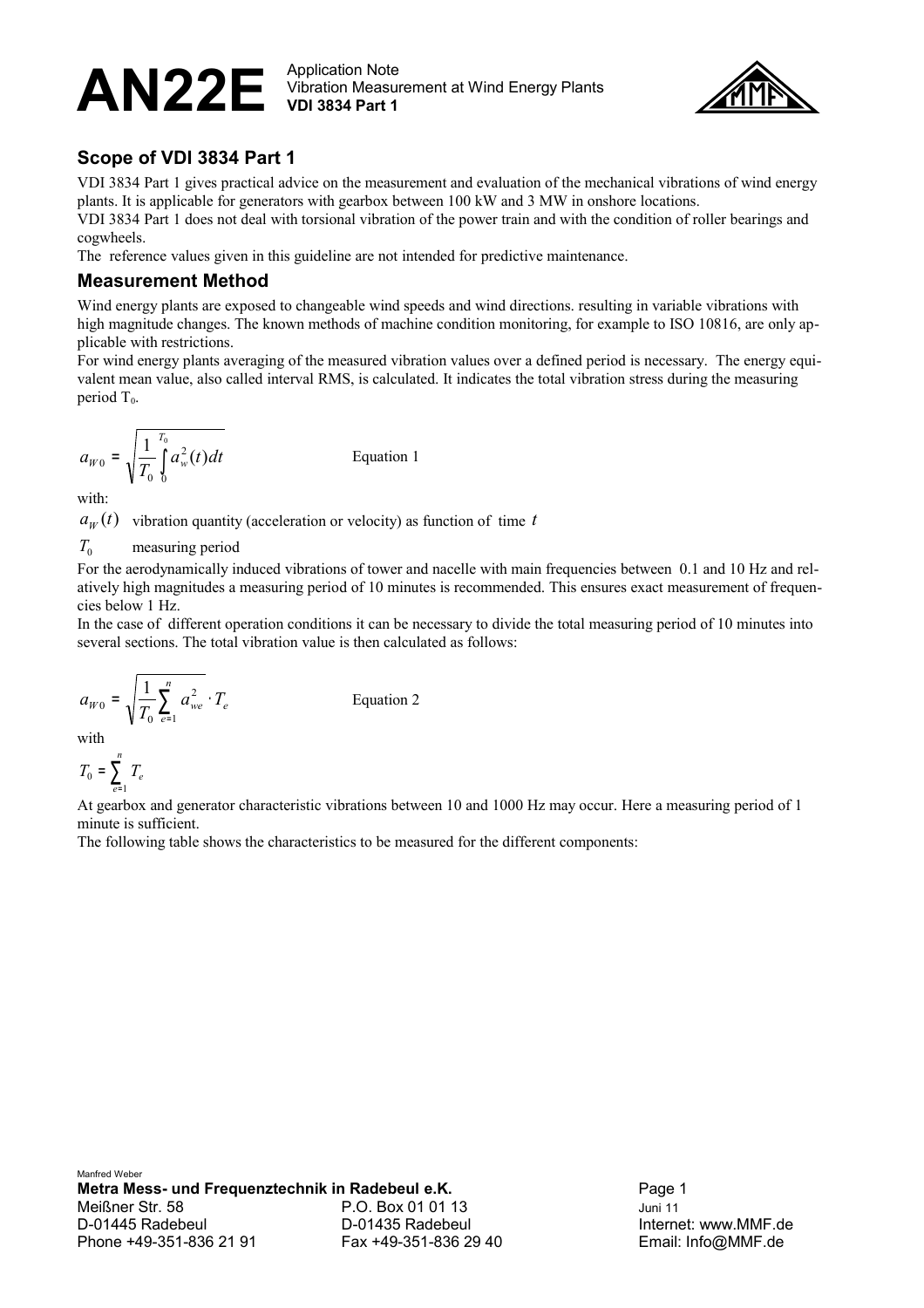# $\mathsf{AN22E}\ \small\overset{\text{Application Note}}{\substack{\text{Vibration Measu}}$

Vibration Measurement at Wind Energy Plants **VDI 3834 Part 1**



| Component                                           | <b>Characteristics</b>                                                                            | <b>Measuring period</b>            | <b>Measuring location</b>                                                                                                                                                                                           | <b>Direction</b>                                              |
|-----------------------------------------------------|---------------------------------------------------------------------------------------------------|------------------------------------|---------------------------------------------------------------------------------------------------------------------------------------------------------------------------------------------------------------------|---------------------------------------------------------------|
| Nacelle and Tower                                   | Acceleration<br>$\leq$ 0.1 to 10 Hz<br>Velocity<br>$\leq$ 0.1 bis 10 Hz                           | 10 minutes                         | In the nacelle on<br>$\bullet$<br>both sides of the<br>rotor bearing base<br>and on both sides<br>of the main frame<br>near the generator<br>At the tower below<br>$\bullet$<br>the azimuth bearing                 | Axial, horizontal und<br>vertical direction of<br>rotor shaft |
| Rotor bearing with<br>rolling elements <sup>1</sup> | Acceleration<br>$\leq$ 0.1 to 10 Hz<br>Velocity<br>10 to 1000 Hz                                  | 10 minutes<br>1 minute             | In designs with two<br>$\bullet$<br>separate rotor bear-<br>ings on both bear-<br>ing cases<br>In three-point bear-<br>ing designs at the<br>case of the front<br>bearing                                           | Axial, horizontal und<br>vertical direction of<br>rotor shaft |
| Gearbox                                             | Acceleration<br>$\leq$ 0.1 to 10 Hz<br>Acceleration<br>10 to 2000 Hz<br>Velocity<br>10 to 1000 Hz | 10 minutes<br>1 minute<br>1 minute | In designs with sep-<br>arately mounted<br>gearbox and gear-<br>boxes with integral<br>rotor bearing at the<br>gearbox case near<br>the rotor or main<br>bearing                                                    | Axial, horizontal und<br>vertical direction of<br>rotor shaft |
| Generator                                           | Acceleration<br>10 to 5000 Hz<br>Velocity<br>10 to 1000 Hz                                        | 1 Minute<br>1 Minute               | In designs with in-<br>$\bullet$<br>tegrated gearbox<br>and generator at the<br>case near the input<br>and outer bearings<br>In designs with<br>flexibly coupled<br>generators at the<br>case of both bear-<br>ings | Axial, horizontal und<br>vertical direction of<br>rotor shaft |

<span id="page-1-0"></span>1 For journal bearings vibration displacement is to be measured by means of proximity probes. This measurement cannot be performed with the VM30-W.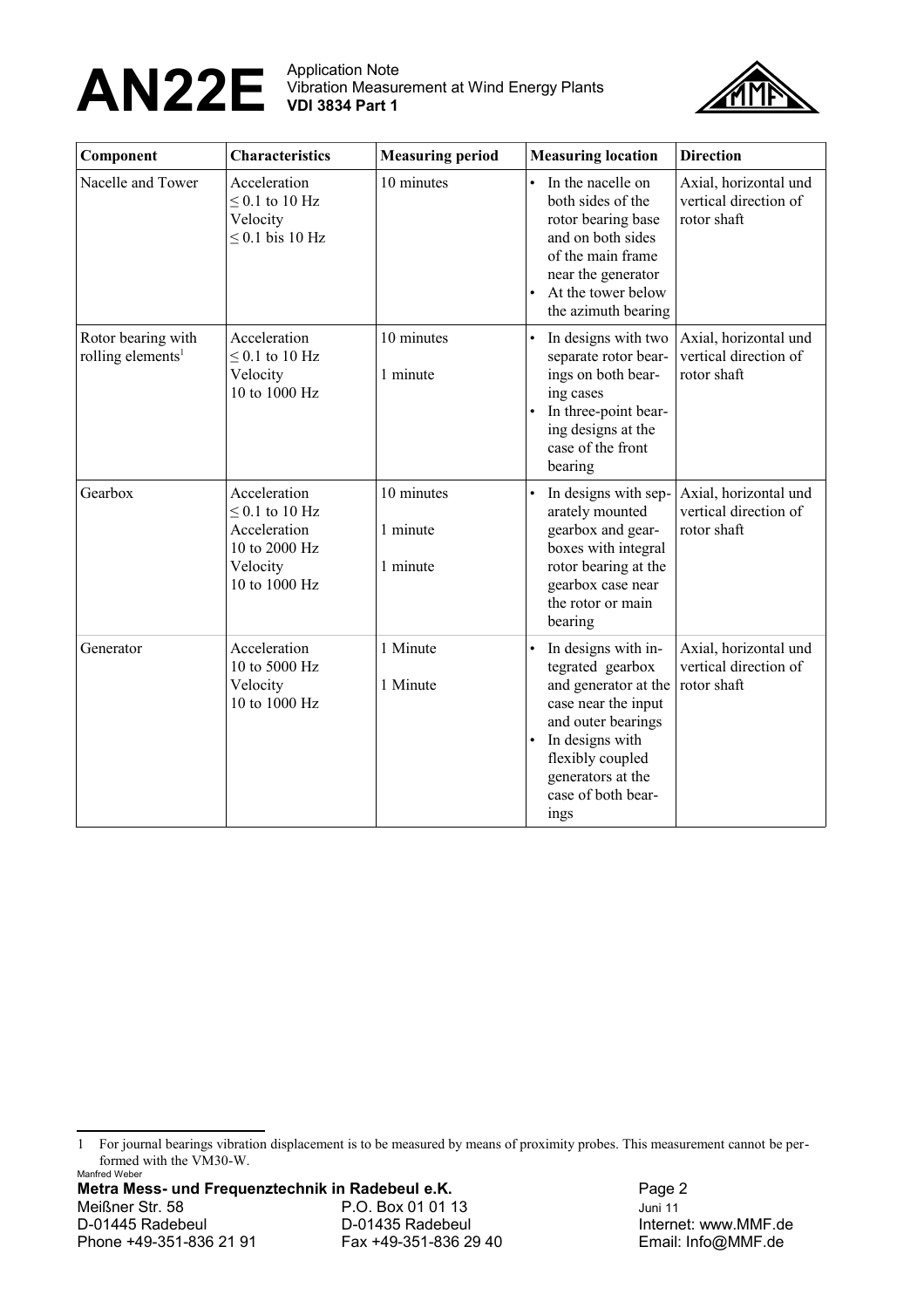#### $\mathsf{AN22E}\ \small\overset{\text{Application Note}}{\substack{\text{Vibration Measu}}$ Vibration Measurement at Wind Energy Plants **VDI 3834 Part 1**



## **Operating Conditions for Measurement**

The criteria given below are applicable under normal operating conditions, i.e. stable operation with at least 20 % nominal power. The reference values are valid for the entire power range of the wind energy plant. It can be useful, however, to take measurements at certain conditions where increased vibration occurs.

## **Evaluation Criteria and Reference Values**

VDI 3834 Part 1 evaluates the vibration by two criteria which have been derived on the basis of a sufficient number of measurements at different types of existing wind energy plants.

The first criterion is the machine component, like tower, nacelle, gearbox or generator. Each component can be divided into different designs.



Figure 1: Components and measuring points to VDI 3834 part 1

Manfred Weber **Metra Mess- und Frequenztechnik in Radebeul e.K.** Page 3 Meißner Str. 58 P.O. Box 01 01 13 Juni 11 D-01445 Radebeul **D-01435 Radebeul** D-01435 Radebeul **Internet: www.MMF.de** Phone +49-351-836 21 91 Fax +49-351-836 29 40 Email: Info@MMF.de